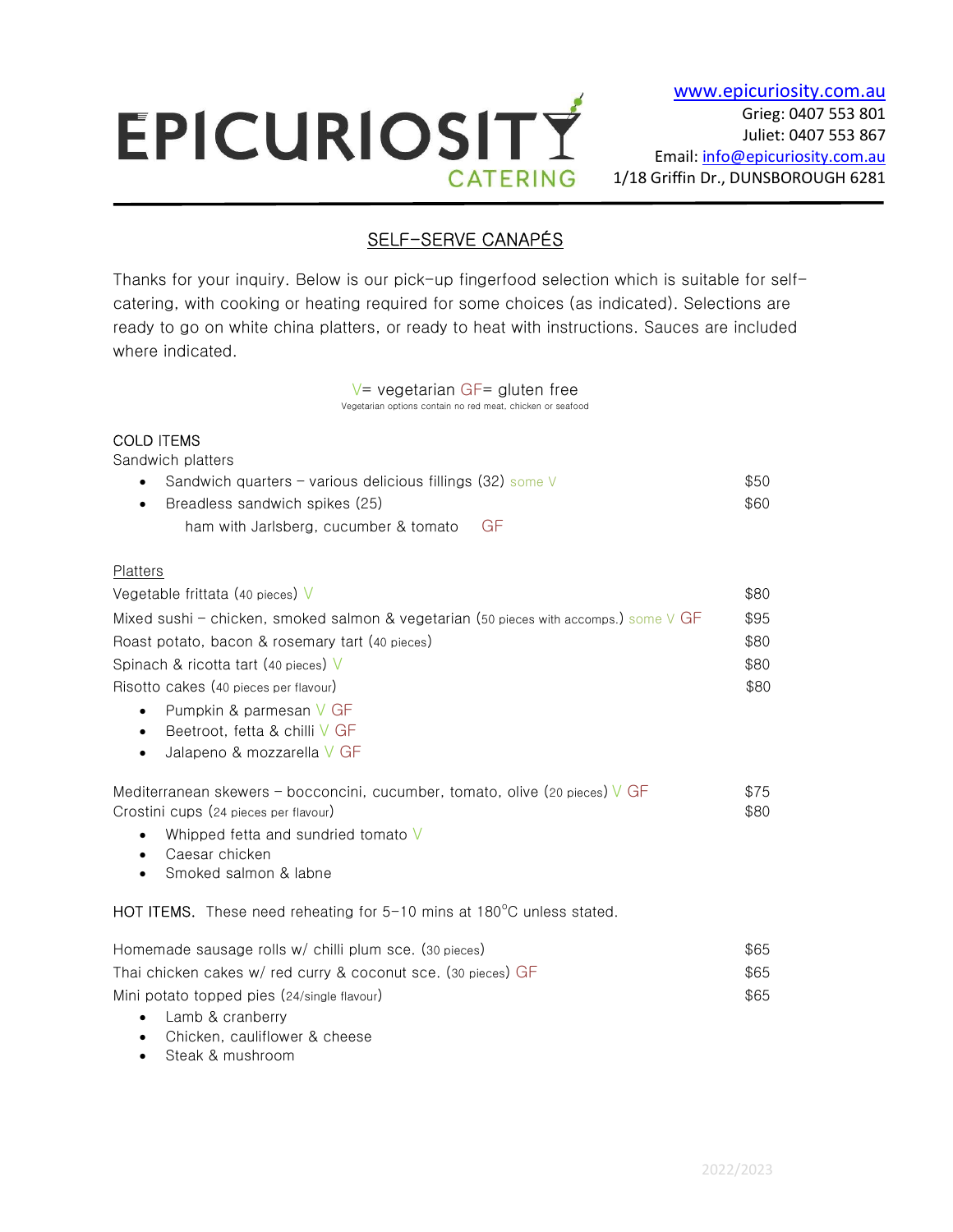Mini quiche (24/single flavour)  $$70$ 

- Asparagus & cheddar V
- Chorizo, fetta & sundried tomatoes
- Roast pumpkin & goat cheese  $V$

Chicken wings - \$20/kg (min. 2 kg/flavour)

- Fennel & chilli GF
- **•** Tandoori GF
- Honey mustard

### DIPS V GF

| Classic hummus                                | \$12/500g |
|-----------------------------------------------|-----------|
| Chipotle hummus                               | \$15/500g |
| Roast capsicum hummus                         | \$15/500q |
| Jalapeno hummus                               | \$15/500g |
| Pumpkin and parmesan hummus<br>$\bullet$      | \$17/500g |
| Roast pumpkin, coriander & yoghurt            | \$17/500a |
| Creamy French onion                           | \$15/500g |
| Fresh tomato, basil, red onion and EVOO salsa | \$14/500a |
| Avocado and lime                              | \$20/500g |
| Labne $-$ dill and pepper                     | \$15/500g |
|                                               |           |

# DIPPERS V

| Yallingup Wood-fired bread (loaf) | \$10.50 |
|-----------------------------------|---------|
| Caraway pastry twists (20)        | \$16    |
| Homemade Swedish crackers (300g)  | \$18    |

#### How many pieces will I need?

For estimating quantities, consider:

- $\bullet$  Invitation wording are guests invited for a snack or a meal
- Time of day brunch, lunch, sun-downer, or dinner
- Time of year include hot and hearty items in winter, include cold and light options in summer
- Guest list friends and family tend to relax and eat more than a group who are unfamiliar with each other
- Space guests will generally eat more in open spaces than in tight spaces where serving can be difficult.